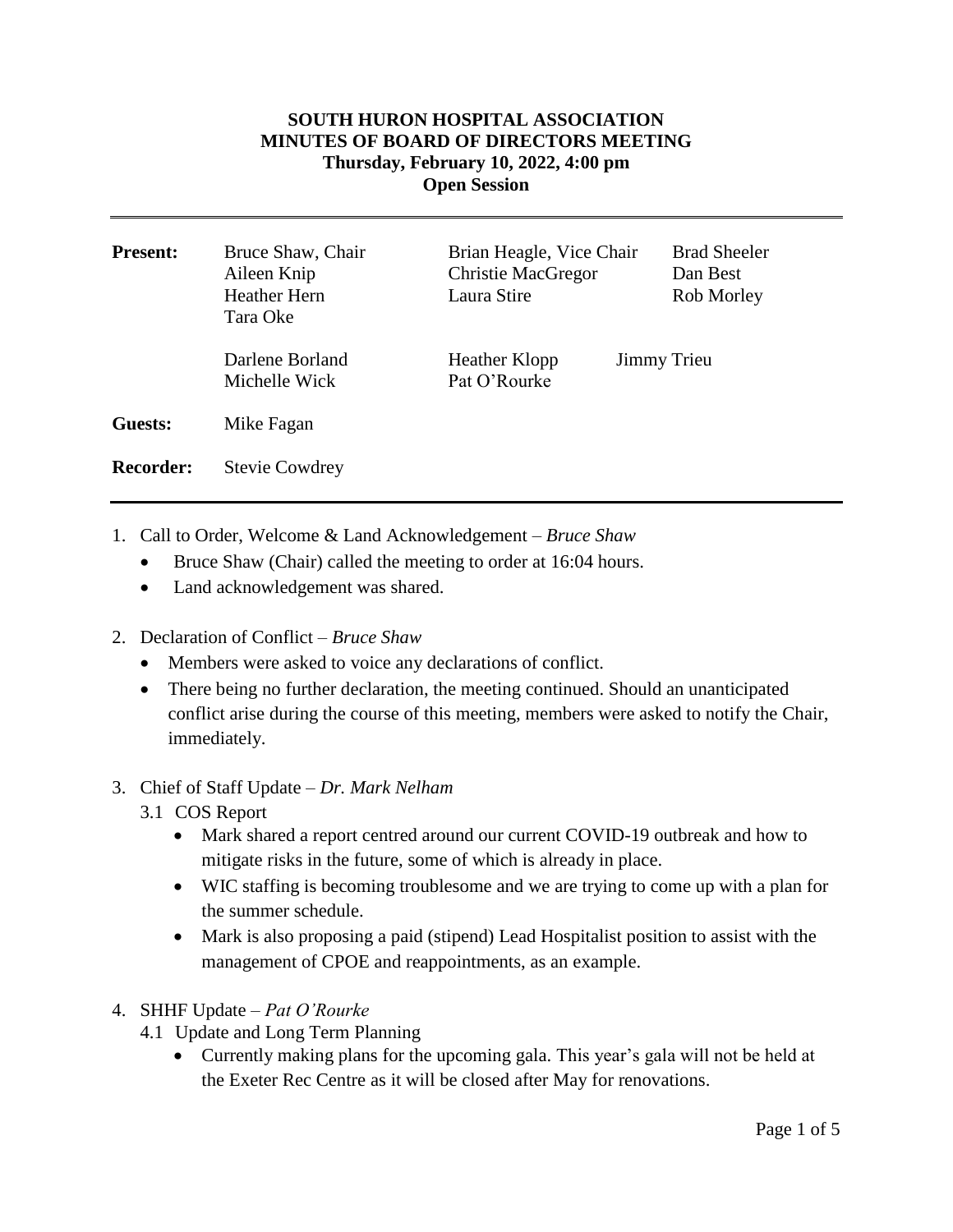- Pat would like to see the foundation become more involved in the planning of the hospital's capital needs. The public seems to want to make the hospital as viable as possible and the foundation will play a vital role in this.
- Does hospital administration need a better understanding of what staff need? Krista is fielding input from staff due to location of her office. Are their needs and wants not getting to where they should be?
- We need to improve the communication and interaction between hospital administration, the hospital board and the foundation board.
- SHHA is aware of the need for a longer term capital plan. However, some items need to be completed first, which includes the strategic plan and the master plan (for both SHHA and AMGH).
- Of note, the baby warmer and fetal doppler that were funded by the foundation have been on site for ~4 weeks and have already been used. Expectant parents were put at ease knowing that appropriate equipment was present.
- 5. Leadership Team Overview
	- 5.1 Mike Fagan, Director, Support Services
		- Mikes portfolio covers Facilities, Maintenance, Food Services, Housekeeping, and Security.
		- Housekeeping staffing has been a recent prolonged challenge, as has building security.
		- SHHA's electrical system is currently at the point where failure would close our hospital. Due to the nature of the necessary upgrades, it is a difficult project to complete when funding isn't secured. HIRF amounts vary each year and it has become difficult to advance the project. SHHA has submitted a small capital proposal to the capital branch of the MOH requesting additional funding without time constraints, but have yet to hear back.
		- ACTION: Jimmy will regroup internally to come up with a plan to address this issue and how to move forward.

*Mike Fagan left the meeting at 16:36 hours.* 

- 6. Operational Update
	- 6.1 Financial CFO (December) *Darlene Borland*
		- December statements show a similar trajectory as previous. SHHA will end the year in a surplus as a result of additional funding for the 3 new beds that were implemented, as well as confirmed funding of incremental COVID-19 expenses.
	- 6.2 President & CEO Report *Jimmy Trieu*
		- Jimmy participated in an OHA pre-budget, pre-election meeting. Priorities are integration, access to care, and health human resources. OHA is asking for 1%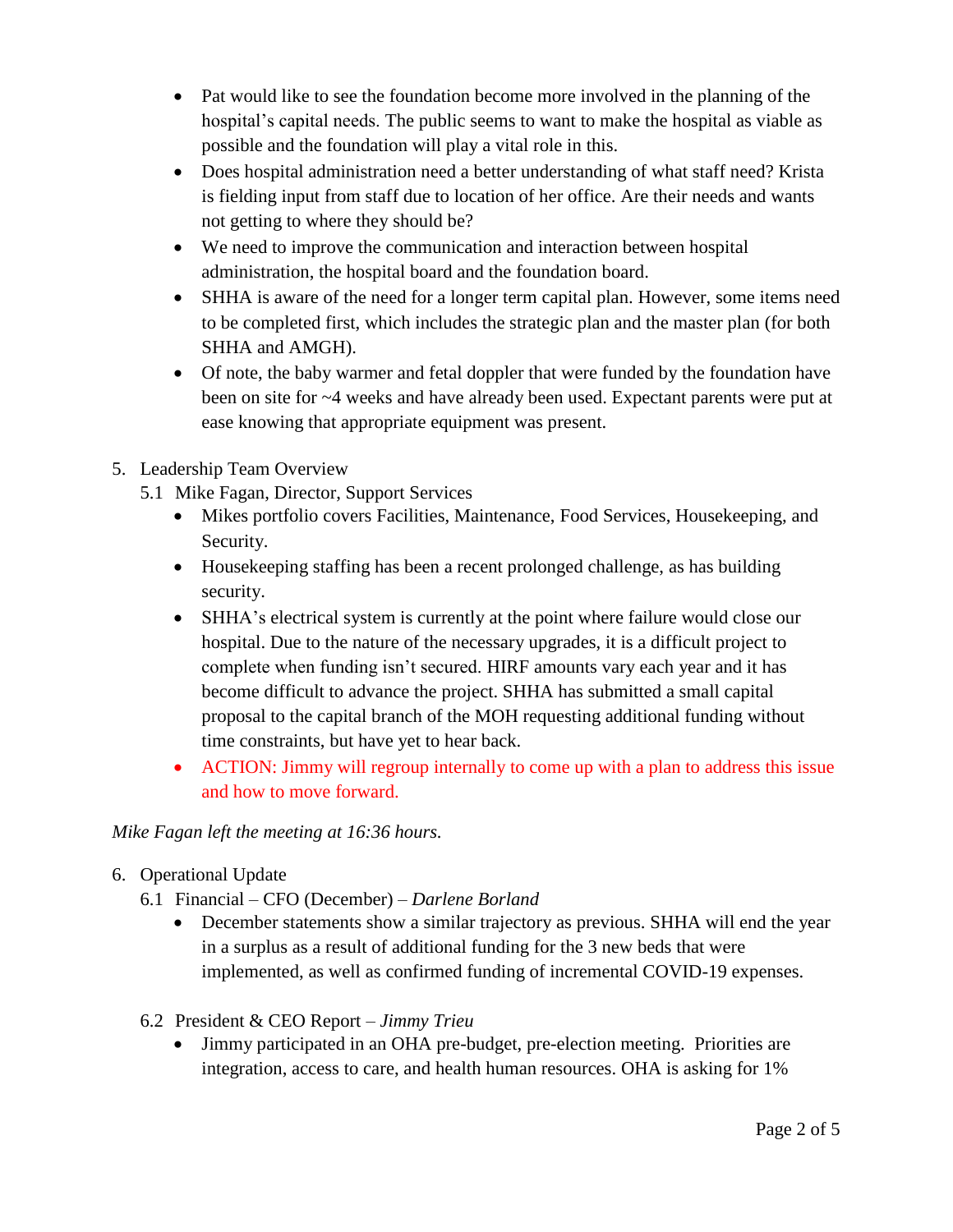increase to base funding for inflation costs, as well as a 2.5% increase to funding for growth.

- OHA will also be asking for continued coverage of loss of revenue and incremental COVID-19 expenses, and to make the 3100 beds that were added to the system during this pandemic permanent. (3 beds at SHHA, and 4 and AMGH).
- 6.3 CNE Report *Michelle Wick*
	- Directive 2 (which paused non-urgent, non-emergent surgeries) has been revoked. As a result, SHHA should start to see an increase requests for rehab beds postsurgery.
- 6.4 Patient Experience Story *Heather Klopp*
	- Heather shared a story about a registration clerk who changed her care delivery approach to assist patients during this difficult time. Unfortunately, difficult patients have become common during the pandemic.

## 7. Agenda Items

Agenda - *Bruce Shaw*

7.1 February 10, 2022 Agenda

*Motion: To approve the agenda as presented for the February 10, 2022 Board of Directors meeting. Moved by: Dan Best Seconded by: Christie MacGregor Carried.*

## Consent Items – Bruce Shaw

7.2 Board of Directors Meeting Minutes – January 13, 2022

*Motion: To accept the consent items into the minutes as presented for the February 10, 2022 Board of Directors Meeting. Moved by: Brian Heagle Seconded by: Heather Hern Carried.*

- 8. Quality  $& Risk none$  at this time.
- 9. New Business
	- 9.1 Audit Committee Update *Christie MacGregor*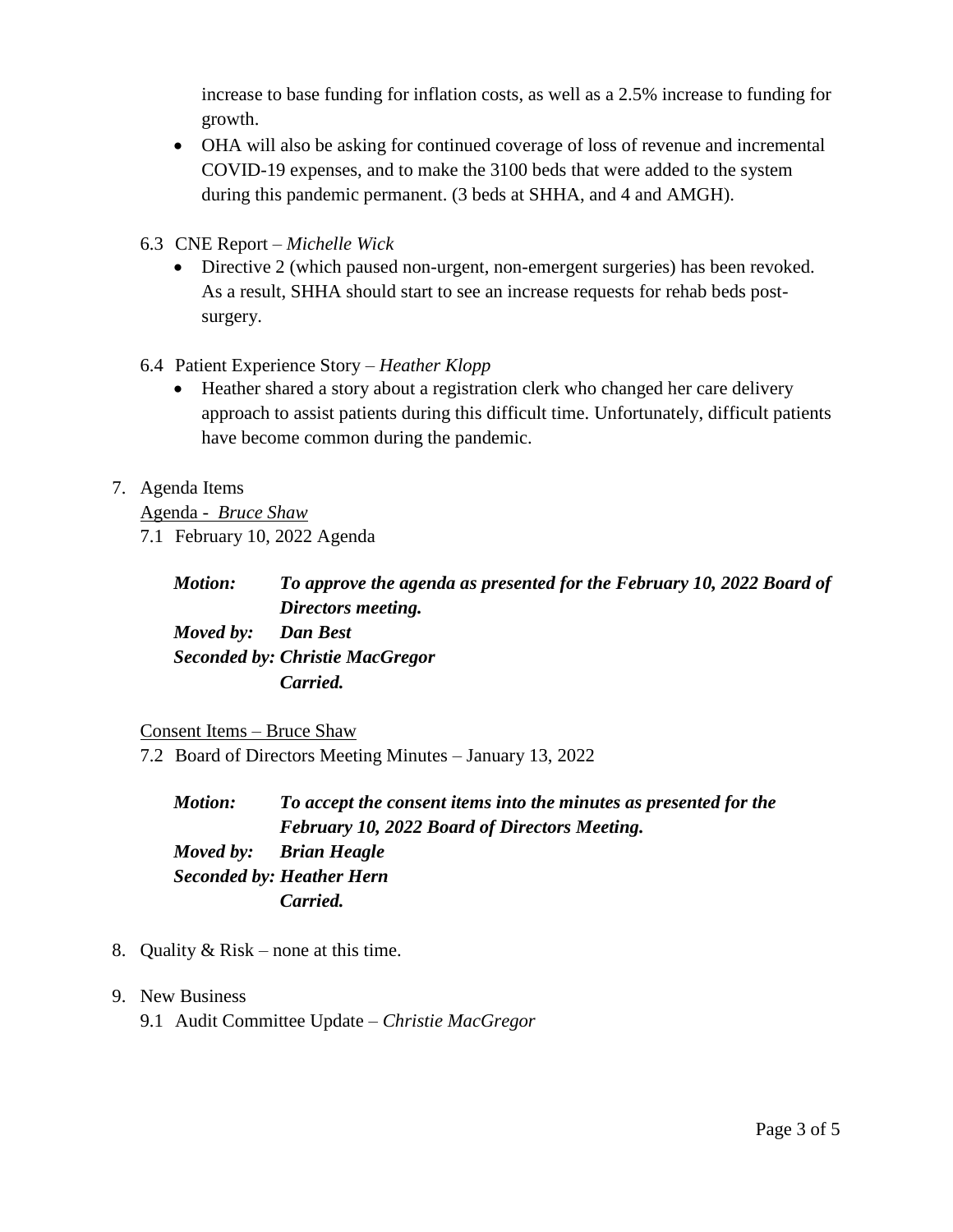- This committee met in January and revisited the investment discussion. At this time, we have elected not to make any changes and have Julie present some different options at a future date.
- Some discussion also around the portfolio and mandate of the committee. Should it become Finance and Audit? This would allow the committee to complete a more in depth discussion on financial issues as they arise, and to provide proposed solutions to the Board.
- ACTION: The Audit Committee Terms of Reference will be revised at the committee's next meeting.
- 9.2 Governance Update *Dan Best*
	- A recent meeting took place to develop the Board action plan as required by Accreditation Canada.
	- During the meeting, it became evident there was a gap from a governance perspective and that we really need to explore a Governance Committee (as opposed to an ad-hoc committee) to ensure that our requirements as a Board are met.
	- This would require an approval of the Board and the development of Terms of Reference for the Board's consideration.
	- Governance would be involved in bylaws, recruitment, etc.
	- ACTION: Christie, Bruce, Dan & Brian will work together to create a ToR for Board approval.
	- ACTION: Jimmy will share the ToR from AMGH's Governance & Nominating Committee for reference.
- 9.3 Letter to Staff & Physicians
	- Over the past several months the Board has consistently heard different reports about how burnt out the SHHA staff and physicians are. A letter to show the Boards appreciation is appropriate at the time. over the past several months
	- *Motion: Bruce & Jimmy to draft a letter to the staff and physicians at SHHA to express thanks for all of their hard work and dedication shown to date.*

| Moved by:    | <b>Heather Hern</b> |  |
|--------------|---------------------|--|
| Seconded by: | Tara Oke            |  |
|              | Carried.            |  |

*Darlene Borland, Heather Klopp, Pat O'Rourke and Michelle Wick left the meeting at* 17:12 *hours.*

10. In-Camera Session *– Bruce Shaw*